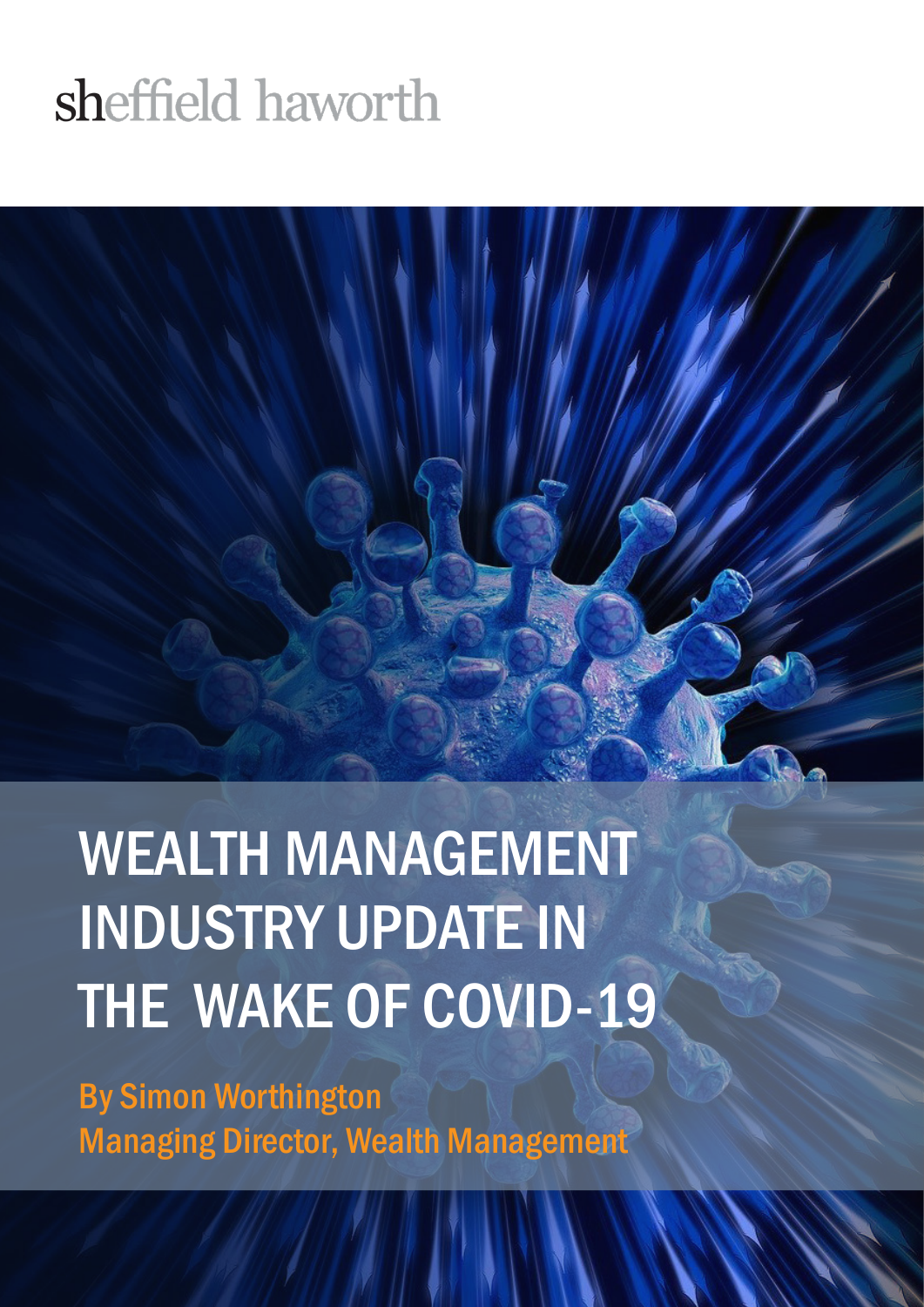# INTRODUCTION

After an unprecedented few weeks, most Wealth Management practitioners seem to be settled into their new routine of Working From Home. The Wealth Management team at Sheffield Haworth has discussed with industry leaders their reactions, and those of their teams and clients, to Covid-19 and the subsequent impact to business.



Sheffield Haworth look into private clients' reactions to Covid-19 and the impact this will have on wealth managers across the sector.



Sheffield Haworth discusses the importance of communication during this pandemic.



We examine how the industry has coped with moving to a Working From Home business model.



We look at how the Coronavirus outbreak has impacted hiring processes across the wealth management industry in EMEA.



Sheffield Haworth look into what the longer lasting impacts of the outbreak could be on the wealth management industry.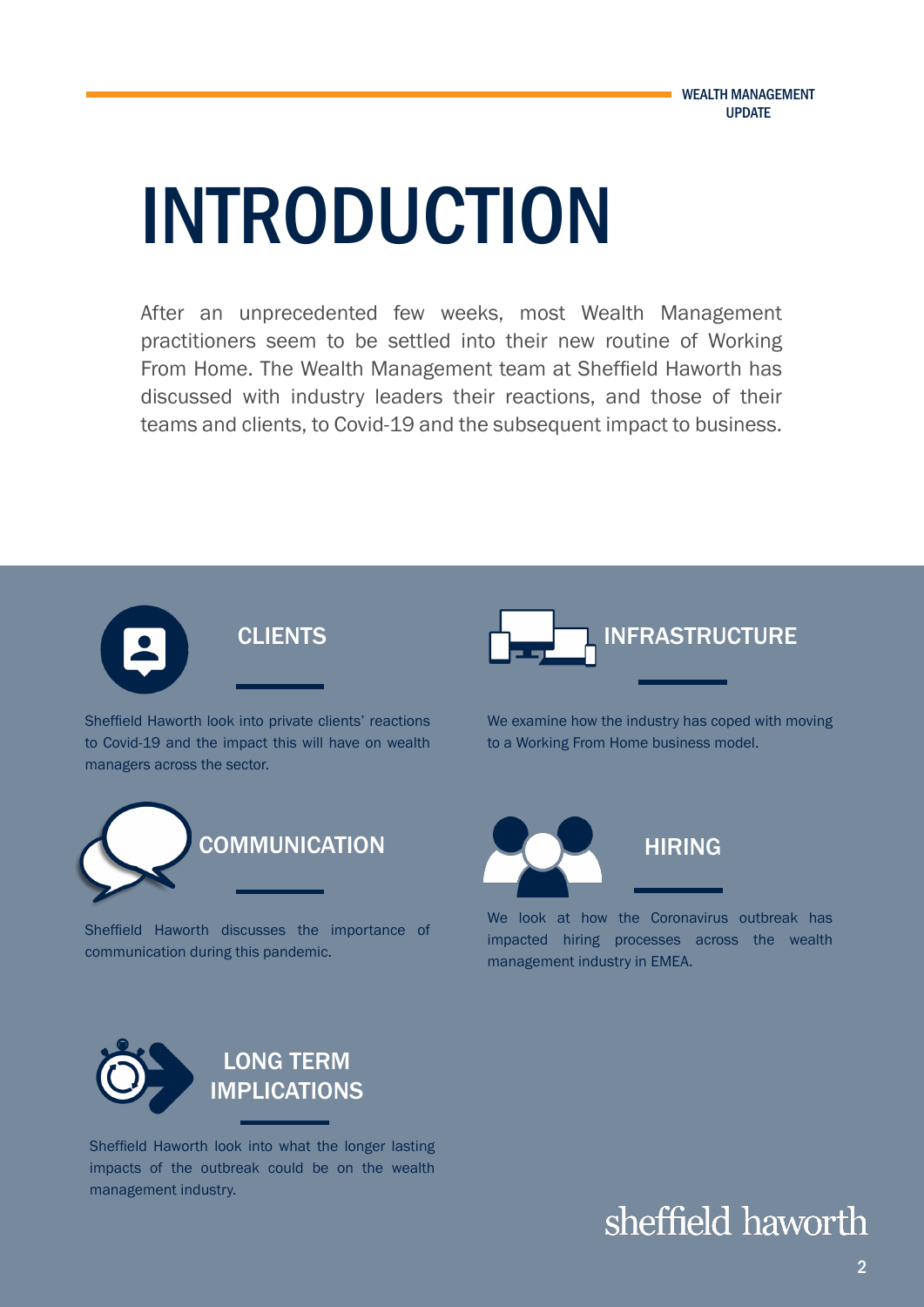1 CLIENTS "

We have ridden the bull market for some years and had already adjusted our portfolios to take account of future downside risk. Clients are fairly sanguine about the fall in valuations, other than a few with short term liquidity issues.

CIO, Private Investment Office

Relationship Managers are focusing their attention on existing clients and prospecting will be tricky in the short term. Though as a large bank we have had a notable pick up in enquiries in recent weeks due to our balance sheet stability.

Regional Head of Private Banking, Universal Bank

It is more important than ever to be there for clients. That seems obvious yet some of our competitors are conspicuous in their absence of engagement.

Head of Private Clients, Private Client Investment Manager

Across the industry, wealth managers are reporting that despite the market volatility their clients' primary concern is for the welfare of their family members and friends. For this reason, most wealth firms view prospecting for new business as not only difficult but insensitive and have reduced their business development activities.

The limited new business that is coming through is from two streams: Firstly, clients who are unhappy with the lack of communication or effective IT from their current wealth manager. Secondly, clients looking to move to a larger business whose balance sheet and scale offer perceived security in periods of instability.

In bear markets, passive investment managers will take the hardest hit to their revenues. Their sole revenue stream, based on a percentage of discretionary assets under management, will be directly correlated to market falls. Conversely, private banks and advisory-led businesses which have a diversified revenue stream should fare better. Increased brokerage and transactional revenues can be further enhanced through increased lending revenues. Even lower interest rates, a dampener on some returns, may draw in new borrowers.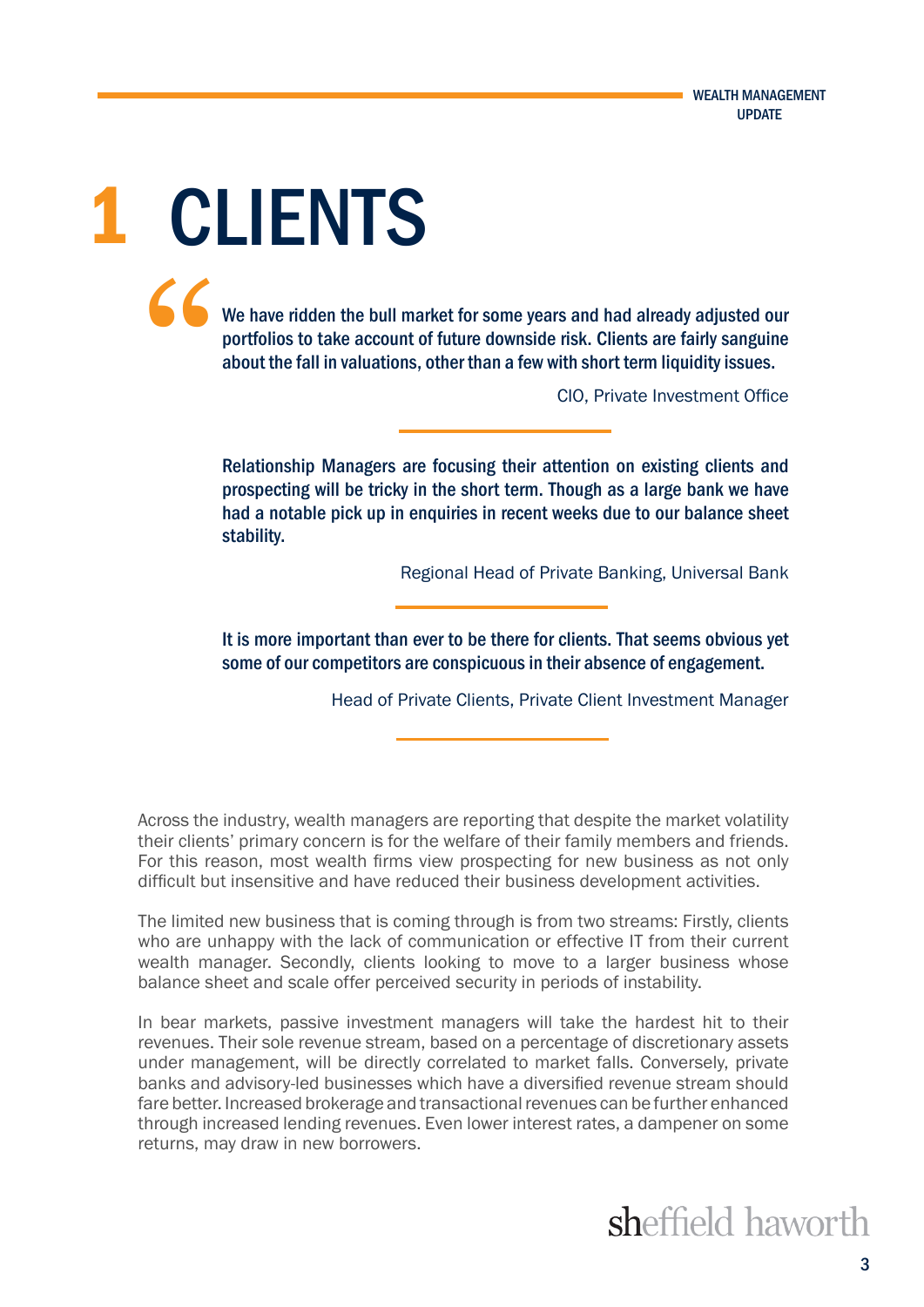## 2 INFRASTRUCTURE



Chief Operating Officer, Private Client Investment Manager

I am happy to see positive adjustments to out of date procedures. We can now accept electronic signatures from clients for account opening, speeding up processes.

Head of Risk & Compliance, Private Client Investment Manager

Our engagement with clients is all by phone as we cannot record on Skype for Business or Zoom. We would like to use VC but have not worked out which is the best route to do this yet.

Chief Technology Officer, Boutique Private Bank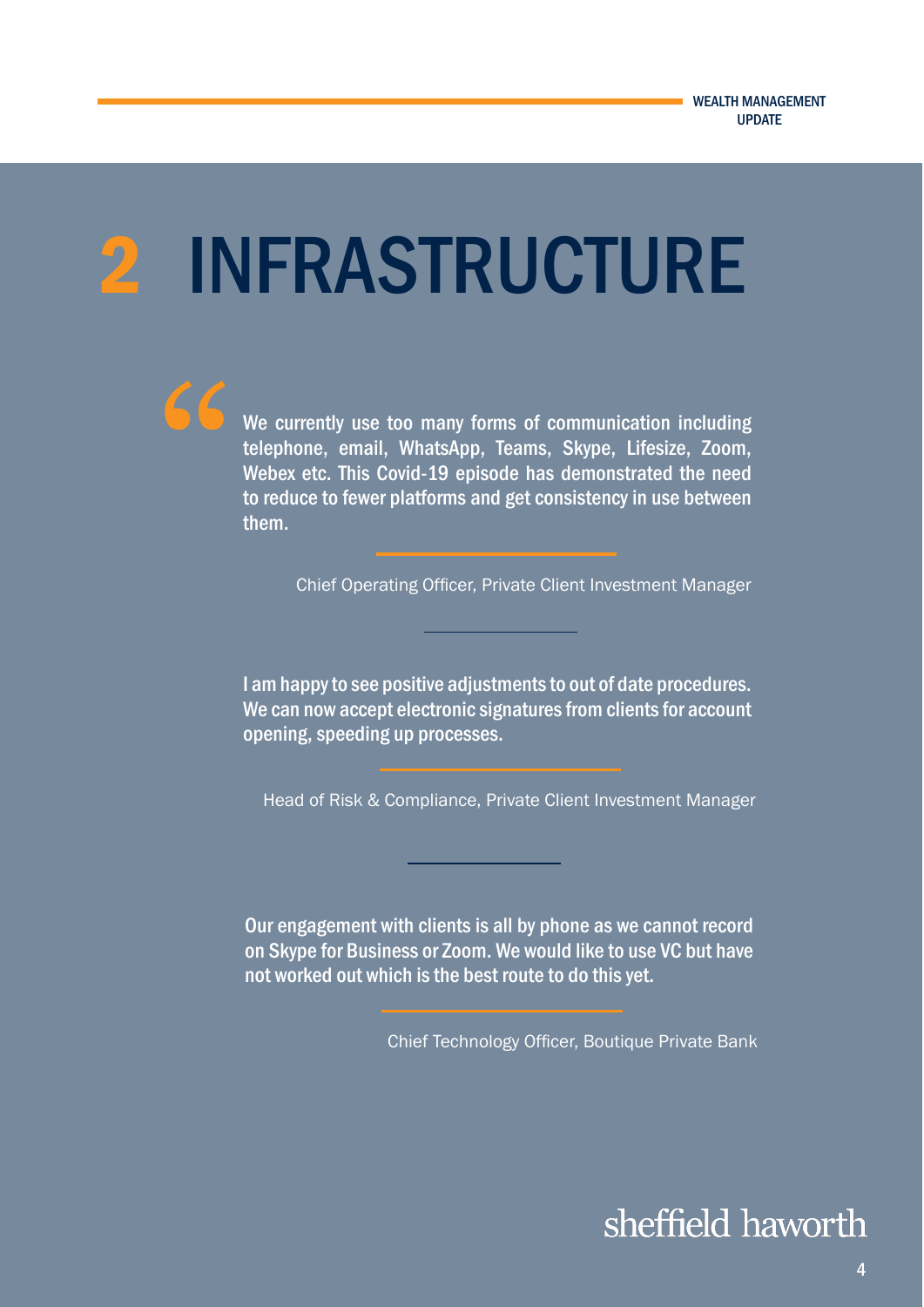Budgets will need to be moved away from the front line to Operational and IT divisions of the business. "

Regional Head, Private Bank

The mobilisation of companies to work from home has been remarkable. This has highlighted the importance of investing in IT infrastructure and without the advances in current technology it would have been near impossible. It has forced companies to accelerate new systems and update procedures.

Many internal processes are now being done electronically, accelerating the speed at which they take place. Whilst current technology has allowed wealth managers to work from home successfully there still needs to be streamlining across firms to homogenise communication for internal and external meetings.

Many are being overwhelmed by the multiple communication platforms currently on offer (Microsoft Teams, Skype for Business, Webex, BlueJeans, WhatsApp etc.) and their lack of consistency. In a tightly regulated industry firms need to find a platform which allows them to meet regulations and one that is best suited to their business. One only needs to consider the recent virtual Downing Street Cabinet meeting, where attendee's Zoom ID's were visible in subsequent replays, to recognise the importance of addressing this.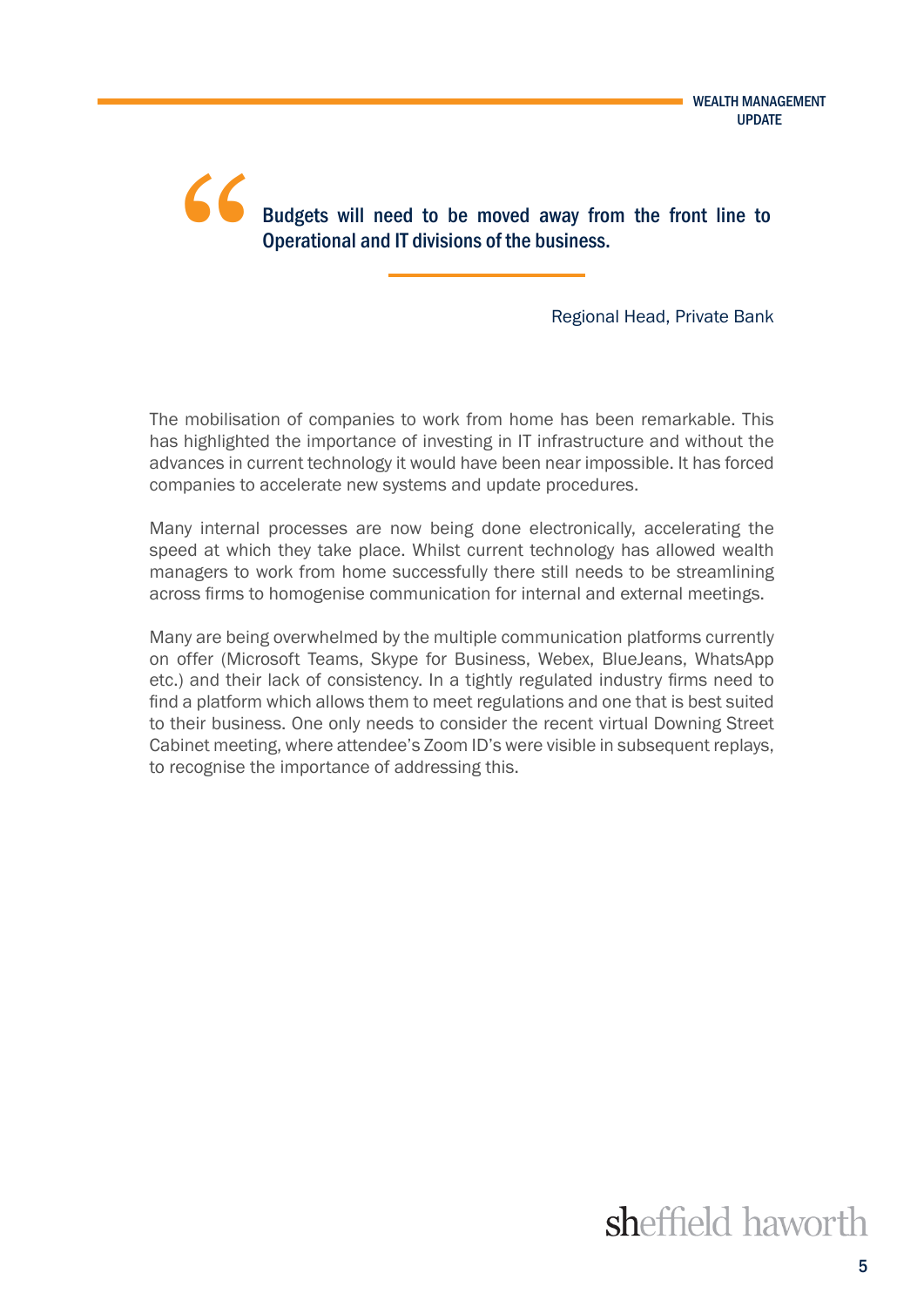# 3 COMMUNICATION

The main change has been to increase communication around the office and within our teams. "

Head of UHNW / Family Office Coverage, Universal Bank

Satellite offices are now on a level playing field with head office, as everyone is working remotely. We no longer feel the odd ones out.

Regional Head, Private Client Investment Manager

Not having people physically around you makes it more difficult to supervise them. We are reviewing all oversight of working practices.

HNW Desk Head, Private Bank

In addition to regulatory compliance, it is the wellbeing of our employees that is uppermost in our minds, especially the younger ones and those living alone. Deputy Head of Office, Private Client Investment Manager

Every firm has seen communication drastically increase since they have moved to the working from home model. A major concern for leaders has been for junior members of staff who have not experienced a market downturn and such corporate uncertainty and who may not have the support they would usually receive in the office. Managers are assessing the well-being of their employees and the impacts working from home may have on them.

Team leaders have increased the level of communication with their teams to ensure successful team management and support during this period. This has led to many managers finding they are now committing more time to internal VC's and have limited time to focus elsewhere in the business. Ironically, although this communication is necessary and welcome, the first few weeks of lockdown also led to an information and time overload. Managers are still finding the balance.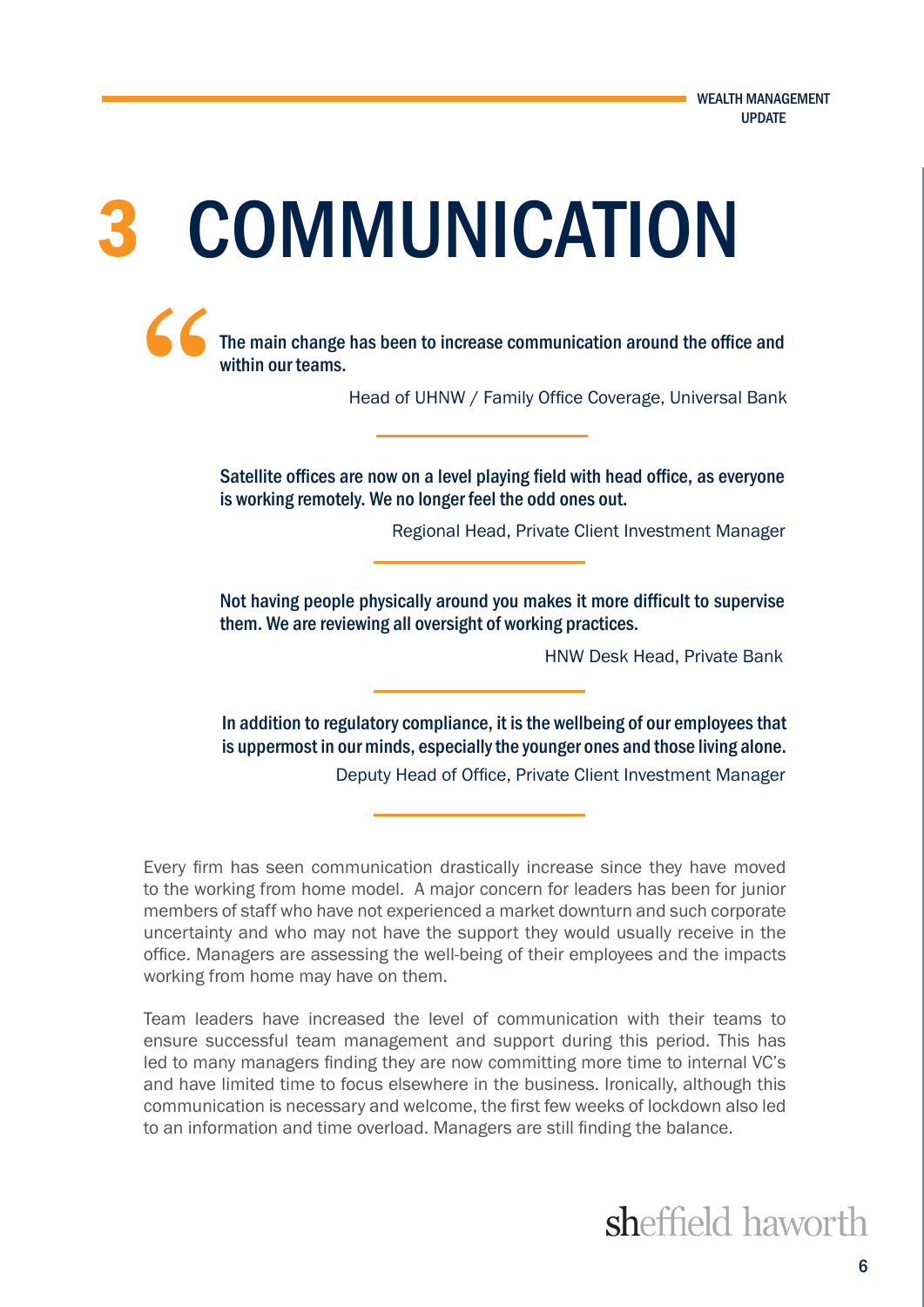# 4 HIRING



We have a number of roles still open at present and are continuing with them all. We are happy to screen candidates virtually but would not offer without meeting face to face.

Head of HR, Private Bank

We have no plans to stop hiring. We are more concerned about whether candidates will move in these times. We may need temporary resource in some functional roles if we cannot get permanent candidates on board quickly enough.

Chief Executive, Private Client Investment Manager

I would need to meet key people in the business face to face prior to signing an offer of employment contract. I would also need clear deliverables and expectations outlined for my first year that are in tune with the changed environment.

Candidate for UHNW Desk Head, Private Bank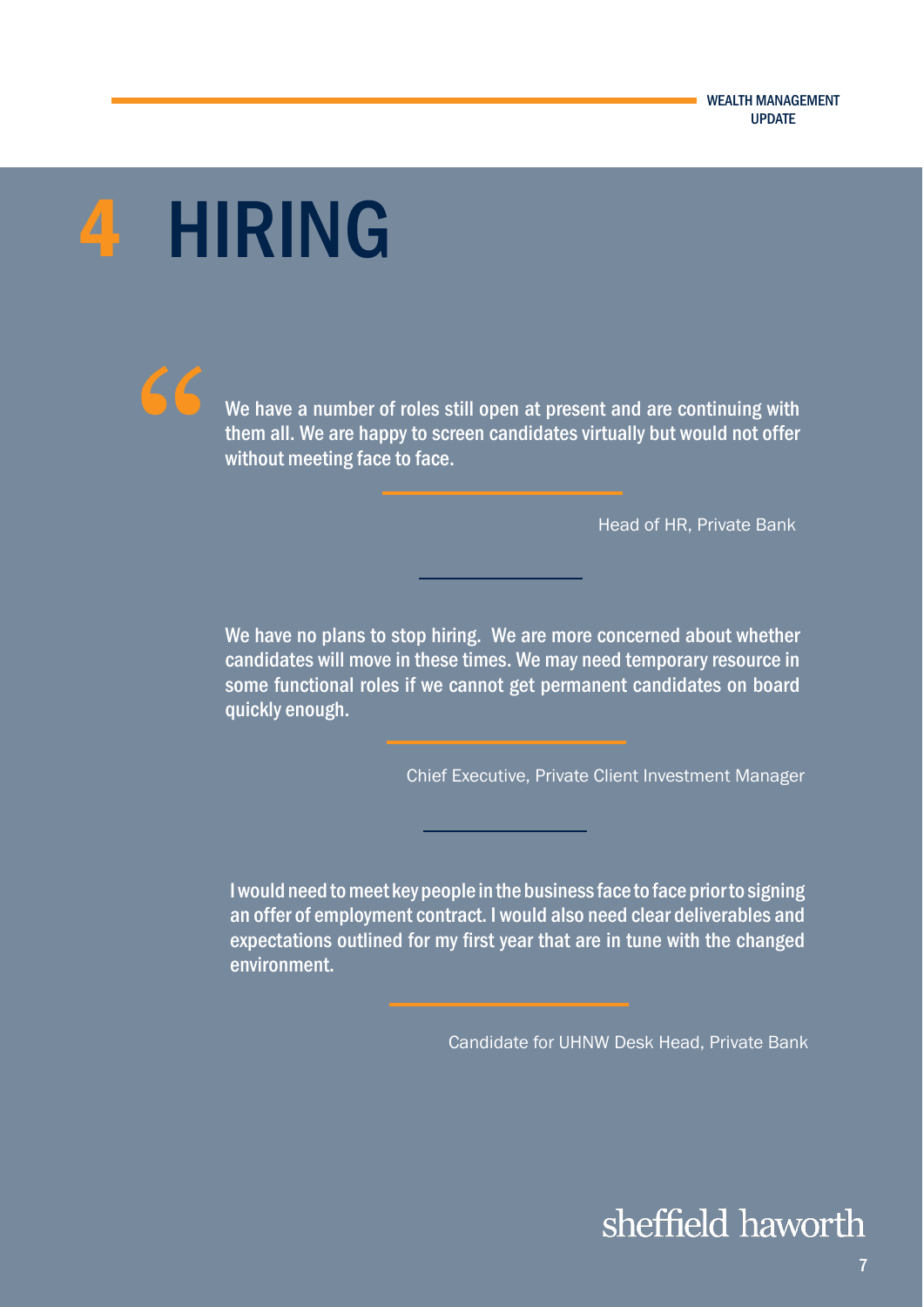Wealth managers have had different reactions to recruitment. Some have temporarily put most hiring on hold whilst others have continued with their recruitment processes by screening candidates virtually. Often it is the larger companies that put in place high level freezes whereas mid and small players can take a more bespoke approach to their plans.

The consistent theme is that new offers and acceptances are unlikely to take place in all but exceptional circumstances until key meetings have taken place face to face. Those that were already close to completion, or where offers were already outstanding, have largely continued as planned.



The main differentiator between businesses is whether to initiate or continue their recruitment processes behind the scenes. A small number of companies have put all activity on hold, regardless of the stage of a mandate. More typically however, businesses are keen to continue the 'leg work' of searches at this time, in order to have short listed candidates poised and ready to interview as soon as a return to face to face activity takes place.

Indeed, many businesses are comfortable completing early round interviews on a VC basis, holding off only for final meetings. This seems to be the mindset adopted by both prospective employers and candidates alike.

Interestingly, with most working from home, we have found it much quicker and easier to make contact with candidates and sources. Not only can they talk openly, but there is a thirst for knowledge and discussion about the competitor landscape. Therefore there is a surprising amount of search activity taking place behind the scenes, with just the final 'trigger pull' being delayed.

Many companies put hiring on hold through 2018 and 2019 due to Brexit uncertainty. Hiring activity then picked up distinctly towards the end of last year, especially post election, in anticipation of more certain times ahead. Indeed Q1 2020 was a record start to the year for Sheffield Haworth.

Covid-19 has therefore resulted in an unwelcome pause to this activity. Yet the general expectation is that this will further enhance the pent up demand and need for growth oriented hiring and strategies going forwards. Whilst the economy may suffer and remain sluggish for some time, it is expected that an end to lockdown will result in a sharp pick up in hiring, with a backlog of searches ready to close and complete.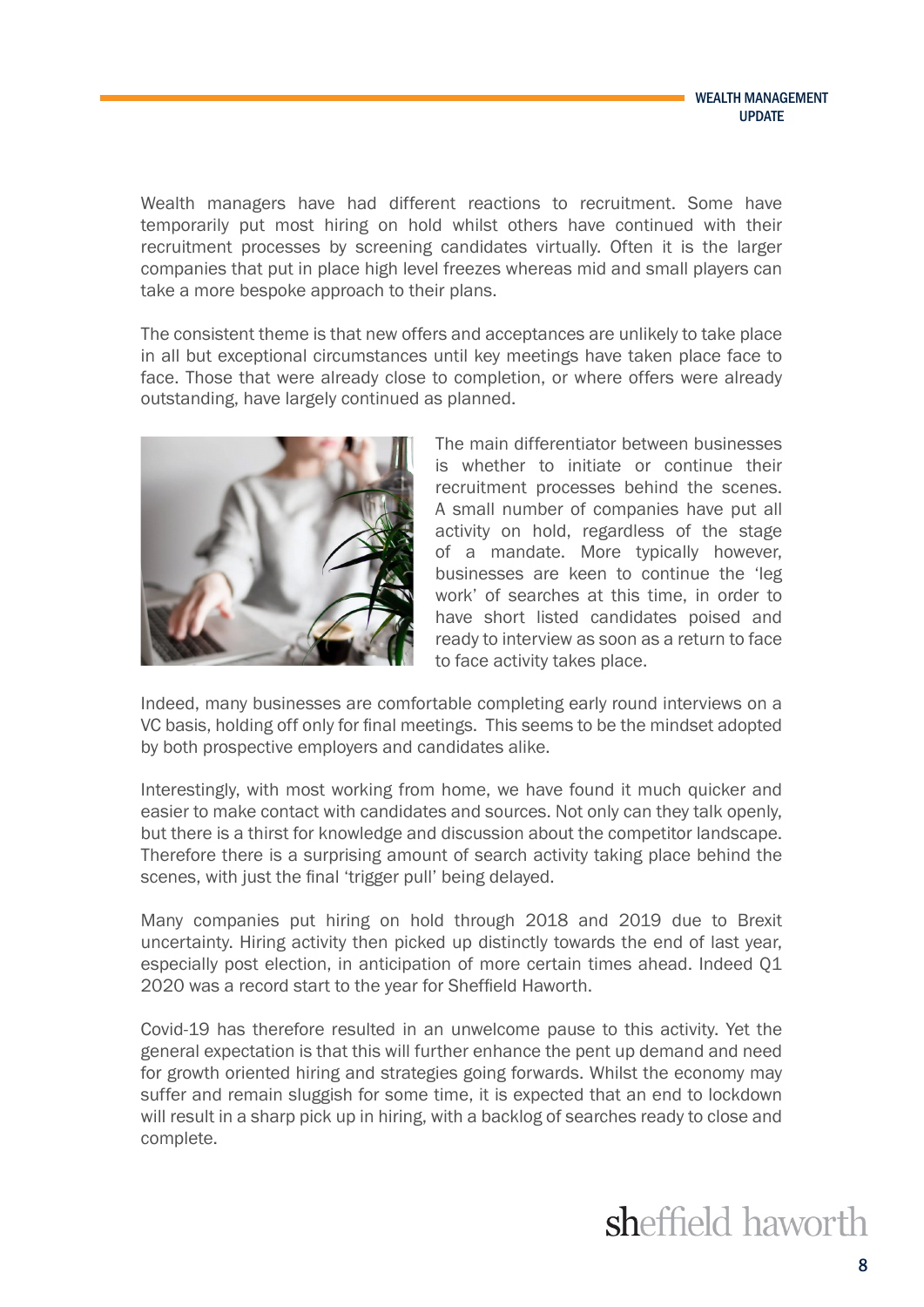# 5 LONG TERM IMPLICATIONS

We are more likely to embrace hot desking in the future, but my concern is getting people back into a corporate environment having got comfortable working remotely. "

Chief Operating Officer, Private Client Manager

I am expecting increased consolidation amongst smaller players, given the greater impact on those businesses.

Regional Head, Private Client Investment Manager

I believe active investing will come back to the fore, given challenging markets.

Chief Investment Officer, Private Bank

Despite the current slowdown in business development, our external facing members of the business will be the most important to kick start activity again when the market improves.

Chief Commercial Officer, Private Client Investment Manager

I believe that businesses with strong ESG propositions will benefit. Even if not directly related to Covid-19, investors' priorities will change through this.

Head of Portfolio Management, Private Investment Office

Remote working will from hereon be a notable feature of the corporate environment. Sales Leaders need to hone their management skills to account for this.

Head of Front Office, Private Bank